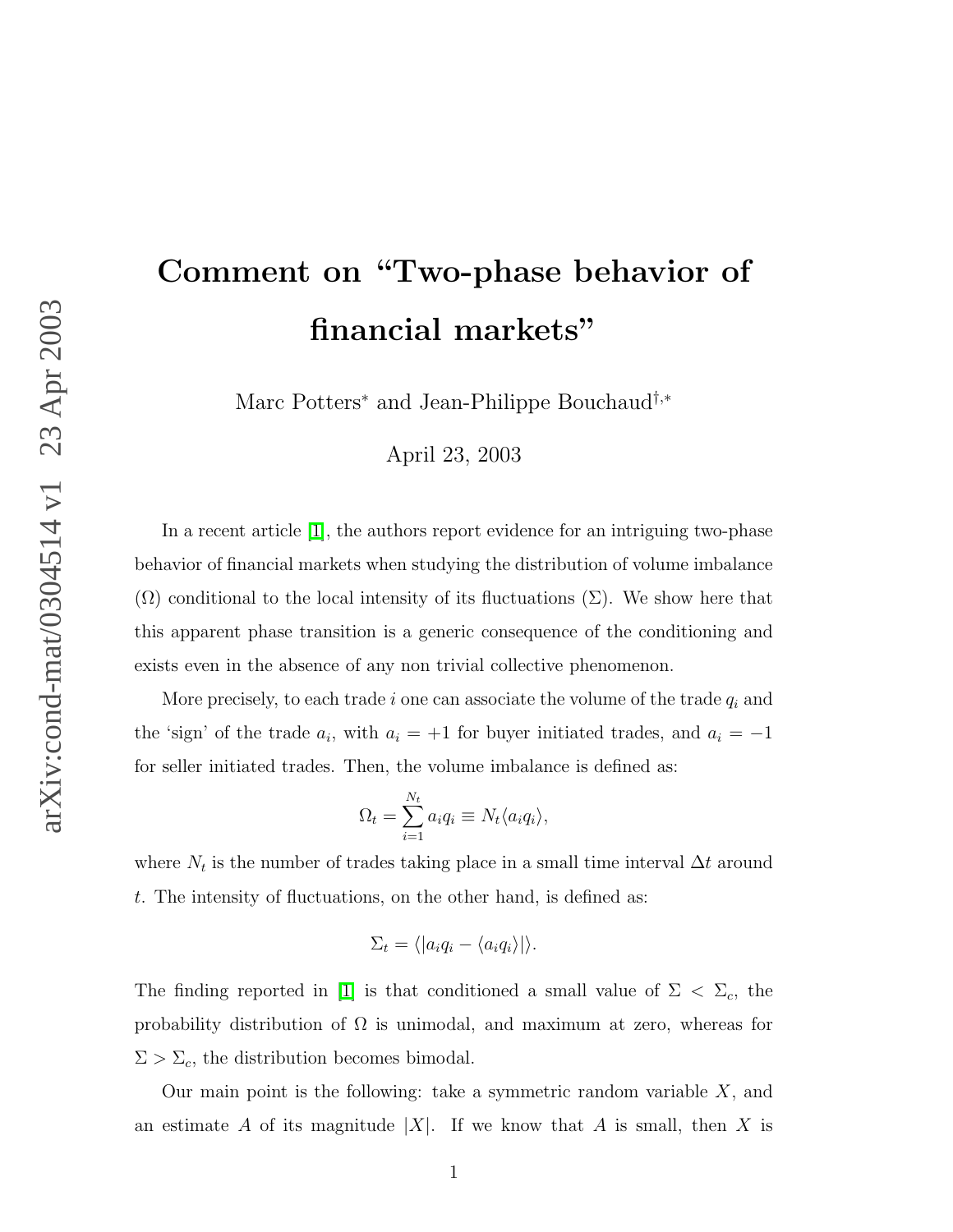probably around zero, whereas when A is known to be large there are two most probable values for X, namely large and positive or large and negative. This generic behavior is more precisely illustrated on a simple example. If  $\Omega$  is an a priori Gaussian variable of zero mean and unit variance and  $\Sigma = \beta \Omega^2 + \eta$  a noisy estimate of its magnitude ( $\eta$  is a Gaussian noise, independent from  $\Omega$ , of variance  $\sigma^2$ , and  $\beta > 0$ ) then:

$$
P(\Omega|\Sigma) = \frac{1}{Z(\Sigma)} \exp\left(-\frac{\Omega^2}{2} - \frac{(\beta \Omega^2 - \Sigma)^2}{2\sigma^2}\right),
$$

in which we recognize the standard 'Mexican hat' potential with a single maximum at zero if  $\Sigma < \Sigma_c = \sigma^2/2\beta$  and two symmetric maxima  $\pm \Omega^*$  otherwise, with  $\Omega^* \sim (\Sigma - \Sigma_c)^{1/2}$ . Note that  $\Sigma_c$  is finite as soon as  $\beta$  is non zero, i.e. if there are non zero correlations between  $\Omega^2$  and  $\Sigma$ . This effect is more general and does not require the above normality assumptions.

Now the local noise intensity  $\Sigma$ , as defined in Eq. [\[1\]](#page-2-0), is in fact highly correlated with the magnitude of the volume imbalance  $\Omega$  and therefore the observed 'phase transition' is most plausibly due to the above mechanism. We have indeed computed the covariance between  $\Sigma$  and  $\Omega^2$  assuming that each trade is independently buyer or seller initiated with probability one half. We also neglect the fluctuations of  $N_t = N$ . To make the computation more tractable without changing the conclusion, we define  $\Sigma'$  as  $\langle (q_i a_i - \langle q_i a_i \rangle)^2 \rangle$ , rather than with an absolute value. We find

$$
\langle \Sigma' \Omega^2 \rangle_c = (N-1)(\langle q^4 \rangle - 3\langle q^2 \rangle^2) + \left(1 - \frac{3}{N}\right) \sum_{i \neq j=1}^N \langle q_i^2 q_j^2 \rangle_c,
$$

where  $\langle . \rangle_c$  means connected averages. As soon as traded volumes have fat tails  $(\langle q^4 \rangle > 3 \langle q^2 \rangle^2)$  and/or are positively correlated  $(\langle q_i^2 \rangle$  $i^2q_j^2$  $j_e^2$  > 0) (see e.g. [\[2\]](#page-2-1)), the last equation shows that  $\Sigma'$  and  $\Omega^2$  are indeed positively correlated (i.e.  $\beta > 0$ ). Moreover, if volume correlations are long ranged, the correlation coefficient does not vanish even for N large.